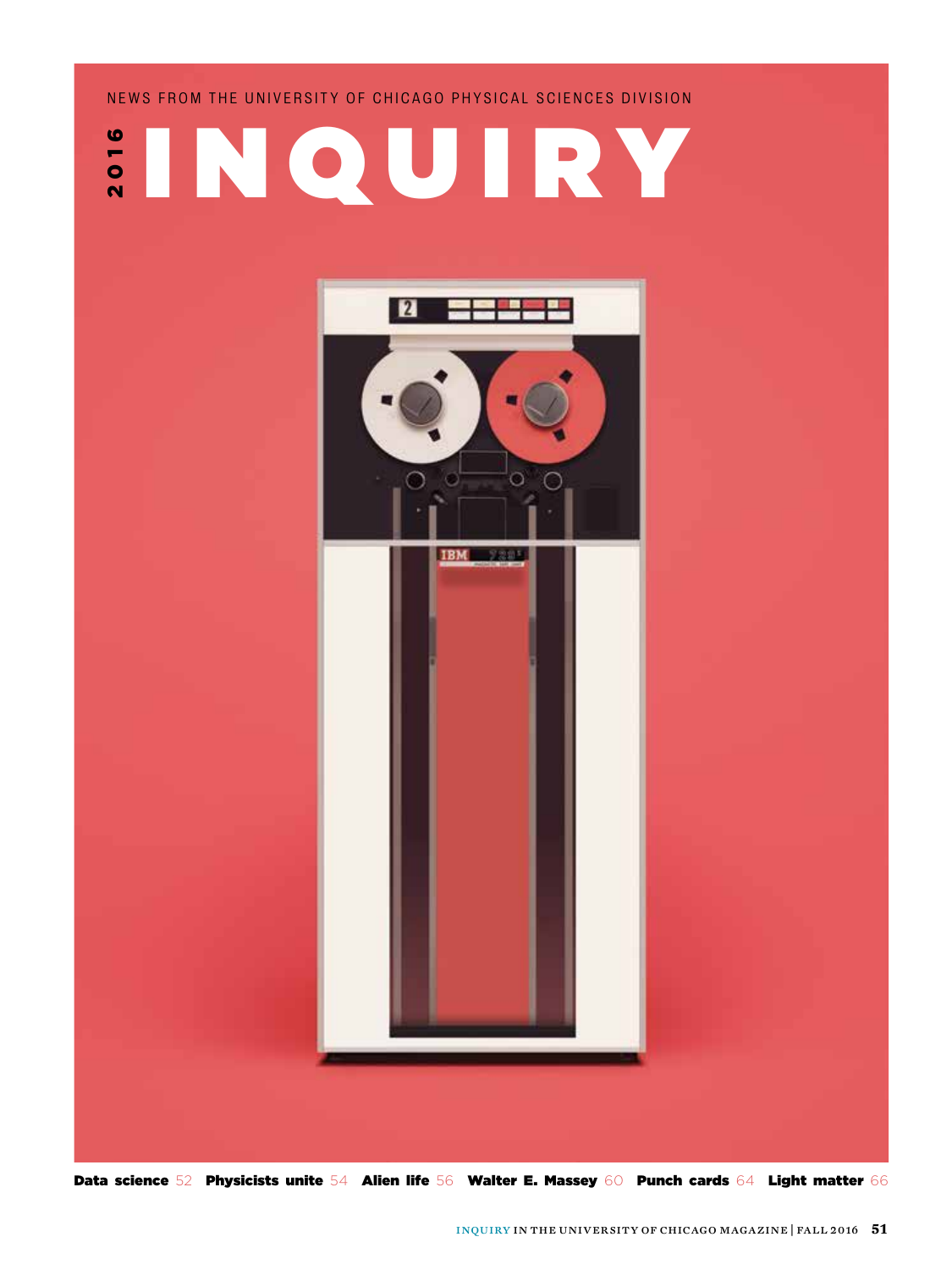

#### A calculated investment

When the computer was invented depends on your definition of "computer." Was it Charles Babbage's Difference Engine (page 64), designed in the mid-19th century but never built? Was it Bell scientist George Stibitz's 1939 "Model K" Adder? Regardless of your definition, history proves these computer things are more than a flash in the pan.

Not just scholarship and education but the very human experience has been transformed by computation. Of growing scientific and societal importance, the field of computer science is at the heart of this transformation. **I**n the past few years, our computer science department has grown by more than a third. With the appointment of Michael Franklin as the Liew Family Chair of Computer Science, the department continues its faculty expansion, building on its excellence in theoretical research and further strengthening its systems research expertise.

The department is also committed to a new focus on data science. Research in virtually every discipline yields massive data sets, while progress simulating complex systems offers platforms for unprecedented analysis. A solid data science sector both reflects and supports the broad influence of computer science.

With the expansion of the department's size and scope and the growing culture of engineering that gave rise to the Institute for Molecular Engineering, we have the opportunity to reconceptualize the computer science department. In a university-wide commitment, computer science will integrate fundamental, engineering, and social science research to drive collaboration across divisions.

To that end, in 2018 the department will relocate to the renovated John Crerar Library, which will also house the Computation Institute, the Research Computing Center, and a computational commons that will support computational services and education. This move is yet another step toward the division's goal of having every department in new or renovated space by 2022.

UChicago's computer science department will serve as a center of gravity to address intense computational problems, to advance data-oriented research, and to serve as an incubator for new ideas and technologies.

Who knows what computers will look like in 100 years. But they'll probably be handy, and we plan to have a hand in that future.

With all best wishes,

**Z** ocky

Edward W. "Rocky" Kolb Dean of the Physical Sciences Division

## Scaling up

*New computer science chair Michael Franklin discusses the past, present, and future of computation.*

ata science scholar, entrepreneur, and software devel-<br>oper **Michael Franklin** has begun his appointment as<br>the Liew Family Chair of Computer Science and seoper **Michael Franklin** has begun his appointment as the Liew Family Chair of Computer Science and senior adviser to the provost on computation and data science.

Franklin joined the University this July from the University of California, Berkeley, where he chaired computer science and led the Algorithms, Machines, and People Laboratory. At UChicago he leads the department in a major expansion of faculty, educational programming, and outreach, increasing the scope and impact of computer and data science and building collaborations on and off campus.

#### **Tell us about your experience in data science.**

I've been in the field of databases and data management about 30 years now, investigating how to work with data across different types of computing environments. Most recently my work has involved scalable analytics, where you build systems that can expand as the amount of data needing to be analyzed grows.

I also work with processing data on small devices—how to do data processing in a highly distributed, highly unreliable network. Human computation in crowdsourcing is also of interest—how to get groups of people connected by a network to collect data to solve analytics problems, like reporting traffic, pointing a telescope at the sky, or carrying air pollution sensors.

#### **What exactly is data science?**

The term "data science" grew out of industry—web-based companies like Facebook and LinkedIn who were gathering increasingly rapid streams of data. It was obvious that there was value in this data, but they needed a way to extract it. The software, hardware, and even theory that traditional analysts had been using weren't adequate for the volume and diversity of data and the types of questions these companies wanted to answer.

So a new field arose that involves concepts from computer science and statistics, as well as applied math and social science. It spread from industry to academia, but because of its breadth, it's a challenge to figure out exactly where data science "lives" on a university campus.

#### **What are your plans to bolster the CS department?**

What's exciting about the University of Chicago is an eagerness to engage with computer science, statistics, and applied math and to work on and solve computationally intense problems.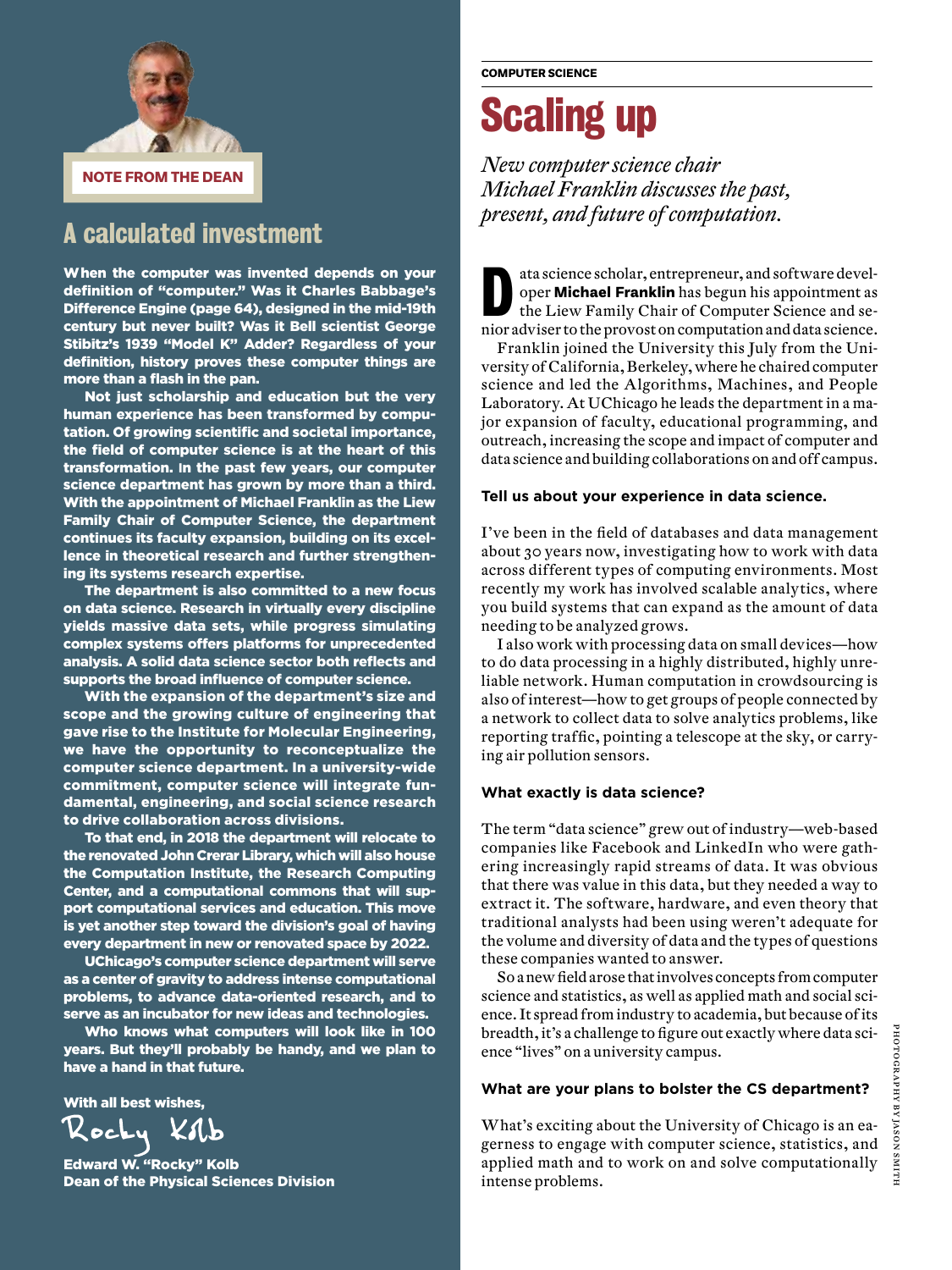We need to continue this process of scaling up the computer science department in core areas as well as outreach to other fields. We also need to build on the interdisciplinary work that's traditionally been done at UChicago, particularly projects housed in the Computation Institute. We have a committee working to define the future of the CI and how it will relate to computer science and other departments and divisions as an intellectual nexus for computation and data-oriented research on campus.

Beyond campus, CER ES—a center for unstoppable computing—is a project involving UChicago faculty and corporate partners. The city of Chicago has a growing tech ecosystem, and UChicago is poised to increase interaction with city government and business. A strong computation effort will be key to those engagements.

#### **How has computation changed research in fields like social sciences and humanities?**

Computation has changed research in almost every field. It's easier to collect interesting data about the behavior of individuals and large groups. The challenge is finding the signal in all that noise. If you can find it, you can see things that weren't visible before.

And it's a two-way street; social science is also going to have a huge impact on computer science because computing has become deeply ingrained in everyday life. Advances in computing will depend on understanding how people interact with technology. My plans for the department include building bridges and training students to move comfortably between traditional, technical questions and also social science questions.

#### **How far are we from integrating computational devices directly into our bodies?**

I don't know, but the trend is clear. Most people already have a cell phone stuck to the side of their heads.

#### **Should we be worried?**

With any technology there's potential for great benefit and fear. Part of computer and data science education is teaching students to think about the broader impacts and ethical implications of what they're doing and the technology they're building.

#### **Was there fear during the early days of computers?**

There's always been nervousness around any sort of automation. Industrial Revolution workers feared machines would displace them. Mechanical looms were a popular target for British Luddites, who destroyed machines in protest over low wages and poverty. The "programmable" Jacquard loom—one of the inspirations for early computers (page 64)—was fiercely opposed by Parisian silk weavers.

And for computers, absolutely. Look at science fiction. Isaac Asimov—who wrote dozens of robot-based short stories and novels—defined three laws of robotics to make sure robots didn't harm people. There's always concern, but it can and must be managed.

#### **How did you get involved with computer science?**

When I was a senior, my high school got a new computer. It wasn't a fancy school, so it was a big deal. I signed up for the class, and it turned out I had an aptitude for it. One day my computer teacher made an offer: if I would write a certain program for him, he'd give me As the rest of the year and I could do whatever I wanted.

He had a friend teaching at another school who was bragging about their new computer and the programs they got for free. Evidently my teacher said, "Well, one of my students could write those programs." And they made a bet.

When I think back to that program, I cringe because I now know how I could have written it so much better. But it worked, and my teacher won the bet. *—Maureen Searcy*



**PSD dean Rocky Kolb and professor Andrew Chien join Michael Franklin at the CERES research summit last winter.**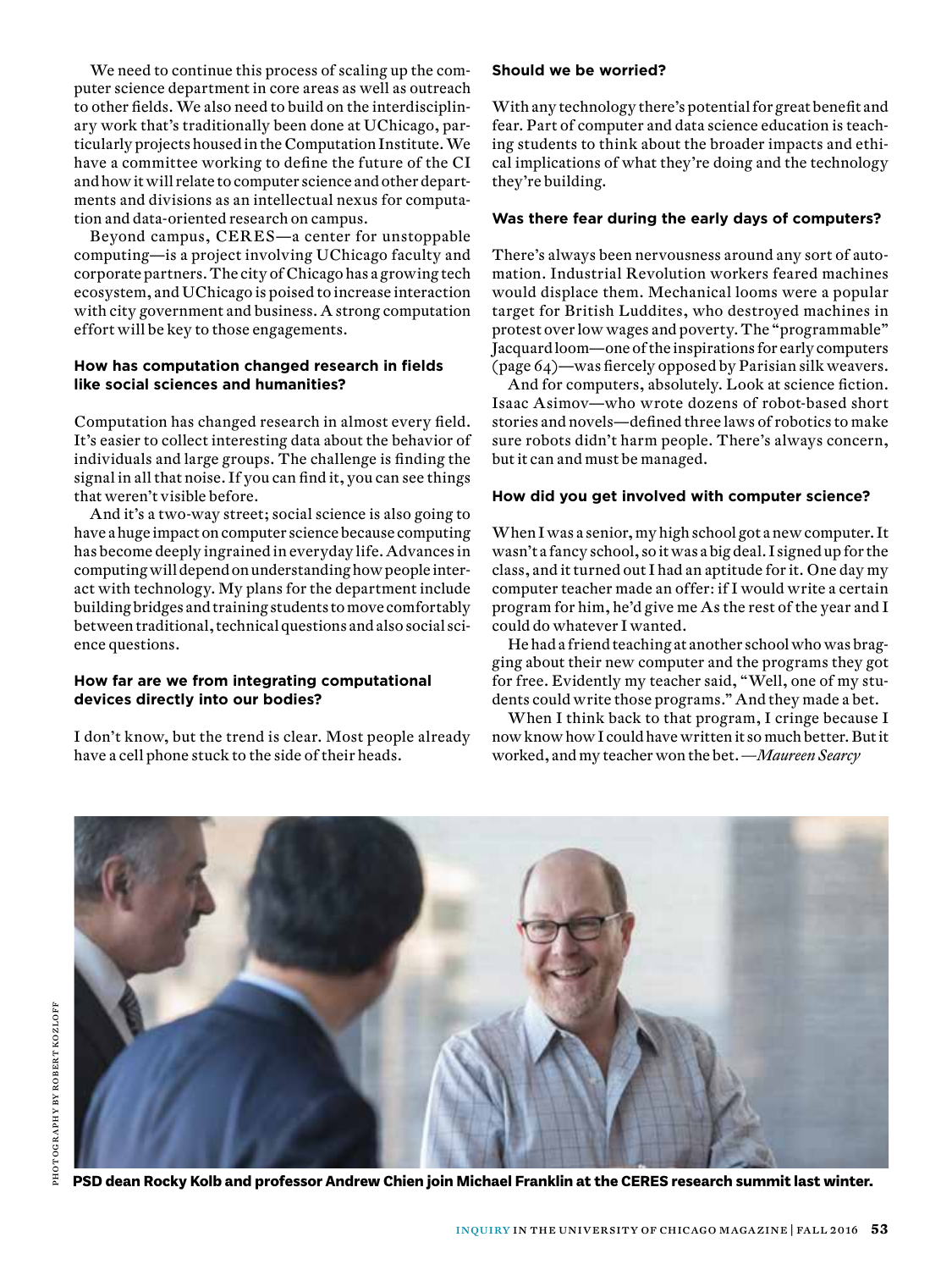## A unified theory

*The Physics Research Center will unite theorists and experimentalists for the first time in half a century.*

n 1961 University of Chicago faculty members conducting space exploration research were spread across and off campus. Physicist John Simpson—a pioneer who flew the first cosmic-ray experiments to Mercury, Mars, n 1961 University of Chicago faculty members conducting space exploration research were spread across and off campus. Physicist John Simpson—a pioneer who Jupiter, and Saturn—proposed a building to unite them: the Laboratory for Astrophysics and Space Research.

In an August 1962 meeting with LASR's architecture firm, Simpson explained that the building would be a departure from the classic physics laboratory. "The physicist must be around but not on top of the applied physicists," he said, suggesting that blackboards be located in strategic points to facilitate collaboration during casual meetings.

Completed in 1965 at 933 East 56th Street, LASR featured a foundation and roof designed with future expansion in mind. Fifty years and 15 Nobel Prizes in Physics later, the University is fulfilling Simpson's vision, adding two floors and undertaking extensive internal renovations to create

the University's new Physics Research Center. The building, to be completed in summer 2017, will offer research space for advanced detectors and neutrino, accelerator, and gravitational wave physics.

Simpson's faith in the casual interchange of ideas endures. With offices and laboratories for the Enrico Fermi Institute and the Kadanoff Center for Theoretical Physics, the Physics Research Center will unite theoretical and experimental physicists under the same roof.

*Inquiry* asked a theorist (associate professor **LianTao Wang**) and an experimentalist (assistant professor **David Schmitz**) how the new facility will affect physics research.

#### **What type of physics do you study?**

**LW:** I work on theoretical high-energy physics, on topics including the properties of the Higgs boson, dark matter in the universe and its signal, and new physics at the Terascale named for the teravolts (10<sup>12</sup> volts) of particle accelerator energy produced at the Large Hadron Collider at CERN. My research includes theoretical calculation and derivation, as well as interacting with experimental groups.

**DS:** Our group studies the physics of neutrinos—the lowest mass but most abundant of the fundamental matter particles that we know. They are electrically neutral and only interact through the so-called weak nuclear force and gravity, which makes them challenging to study but also



#### Breaking ground—again

**When UChicago physicist John Simpson proposed the Laboratory for Astrophysics and Space Research—the first government-sponsored center of its kind—he envisioned not just a structure but an interdisciplinary intellectual space.** 

**"There is great value in the casual interchange of ideas and information between all levels of scientists and engineers as these individuals move about the building performing their various tasks," Simpson told LASR's architects at a 1962 meeting.** 

**On May 1, 1963, Simpson (far left), along with Universitypresident George W. Beadle, board of trustees chair Glen A. Lloyd, director of NASA grants and research Thomas L. K. Smull, and chief of NASA lunar and planetary sciences Urner Liddel, broke ground on the new LASR building. With the planned renovation and adaptive reuse, the new Physics Research Center will preserve Simpson's vision.**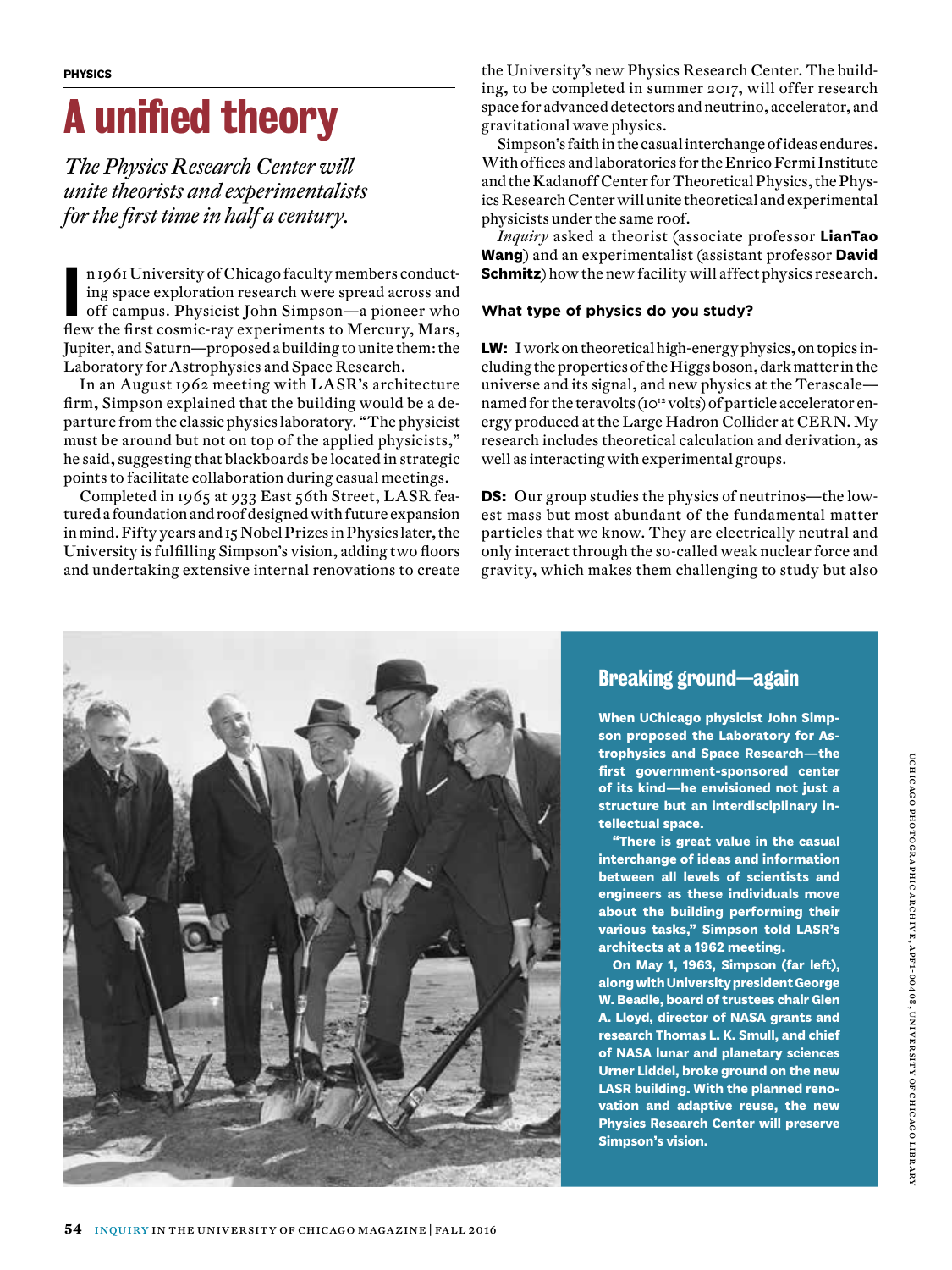

**With two more floors and internal renovations, LASR (left) will transform into the Physics Research Center (right).**

makes them a unique and exciting probe of a range of phenomena in the universe. Our group is interested in neutrino oscillations, the process by which they transform between different "flavors."

We are trying to answer whether neutrinos could explain why matter came to dominate over antimatter in the early universe instead of just annihilating each other into a structureless sea of photons. And we are searching for new types of particles called sterile neutrinos, which interact with matter only through gravity.

#### **How might collaboration between a theorist and an experimentalist benefit your research?**

**LW:** A key ingredient of my work is taking inspiration from data, to develop new ideas that can be tested by experimentation and new strategies to look for interesting signals. This cannot happen without active interaction with my experimental colleagues.

**DS:** In particle physics we are in an exploratory period, trying to figure out where the cracks are in our model of how the universe works. It's critical that experimentalists, who develop the methods to search for new phenomena, and theorists, who provide guidance on where they could or could not be hiding, work together closely. The theory community can also provide important input on dealing with certain systematic uncertainties that impact experiments, so regular communication is vital.

#### **How will the Physics Research Center support research in ways that current facilities haven't?**

**LW:** The renovation of LASR promotes the interaction between experimentalists and theorists as well as between different areas of theoretical physics, which is crucial to catalyze progress.

More than just nice new offices and dining areas, the Physics Research Center will offer faculty, students, and staff a better chance to run into each other—motivating the exchange of ideas and inviting discussions.

This is a distinct feature of many leading institutions. I cannot remember how many times new ideas were born from frequent and spontaneous interactions among colleagues in such spaces.

**DS:** The renovated facility will be a hub for particle physics research on campus and the Chicagoland area. State-ofthe-art detector development will take place across the hall from regular seminars on cutting-edge theoretical ideas. Graduate students and postdocs researching in different fields and working in both experiment and theory will work in close proximity, facilitating more serendipitous exchange of ideas in addition to the more formal channels. This is important to their education as well as to the progress of our research.

#### **What physics mystery, whether in your field or in another, do you most want to see solved during your lifetime?**

**LW:** The mechanism of the electroweak symmetry breaking and how it's connected to other deep questions, such as gravity. Also the nature of dark matter.

**DS:** If I have to pick just one mystery, then I'd say detecting some form of dark matter and perhaps opening the door on a whole "dark sector" of matter. The Standard Model of Particle Physics is such a triumph, yet it only tells us about 5 percent of the content of the universe.*—Maureen Searcy*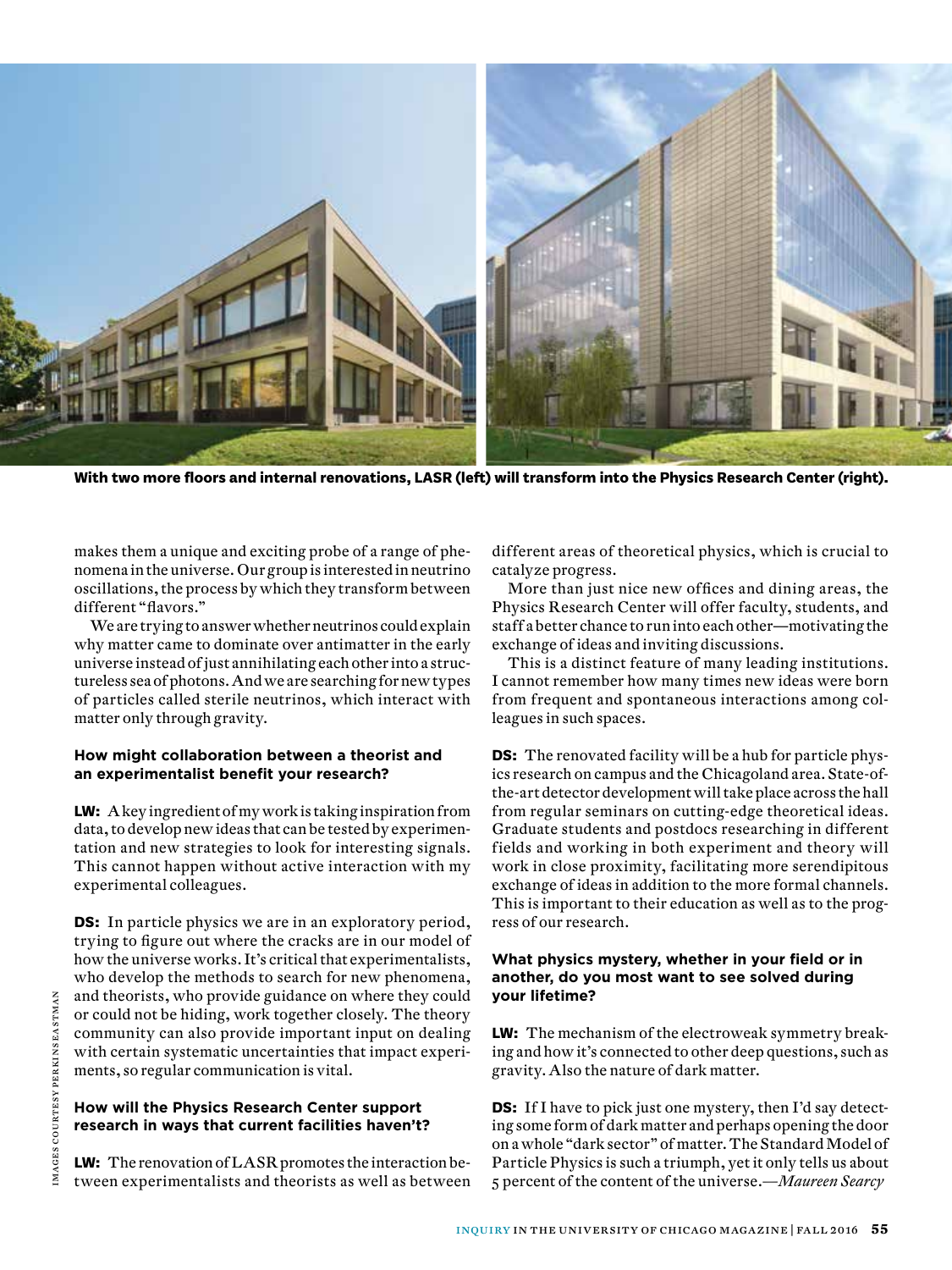*astronomy*

## Lonely planets

*Astronomers and planetary scientists debate if and when we'll find extraterrestrial life.* BY MAUREEN SEARCY

> *he event: an Oxford-style debate. The occasion: a celebration of the Department of Astronomy and Astrophysics's 123rd year, in conjunction with the University of Chicago's 125th anniversary last fall. The place: the William Eckhardt Research Center, the department's new home.*

The pr *The proposition: by the end of 2042—significant for being 150 years after the department's founding—remote sensing will reveal evidence of extant life on an exoplanet. The fine print: we don't have to physically visit the site; evidence does not mean certain proof; organisms must be currently living; and life forms need not be intelligent. The winner: to be determined by audience vote.*

*The finer print: the debate deals with life as we know it; alien life could be so alien we might not even recognize it.*

#### **WE ARE NOT ALONE (PRO)**

#### **DORIAN ABBOT, ASSOCIATE PROFESSOR OF GEOPHYSICAL SCIENCES**

Abbot launched the arguments for why we would find life with five points supporting the claim that life is common, particularly microbial life.

- 1. Earth-like terrestrial planets are plentiful in the universe, as revealed by the Kepler mission, offering ample opportunity for habitable environments.
- 2. "The raw materials for life are everywhere," said Abbot. Hydrogen, oxygen, carbon—they can be found on asteroids, moons, other planets, and in interstellar space.
- 3. As far as scientists can tell, life arose on Earth about as soon as it could have. Earth is 4.5 billion years old, and the earliest geochemical evidence of life appeared 4.1 billion years ago. "If you get those conditions elsewhere, you're probably going to get simple life."
- 4. Life thrives on Earth in extreme conditions, like in hot springs and deep-sea vents and Antarctica.
- 5. Life is resilient. "Once it arises, it's hard to get rid of," said Abbot. Asteroid impacts, hothouse climates, and "snowball Earth" events that froze the entire planet despite mass extinctions, microbial life has persisted.

#### **LESLIE ROGERS, ASSISTANT PROFESSOR OF ASTRONOMY AND ASTROPHYSICS**

Rogers discussed how we would detect life through observation and measurement of biosignature gases. "Even simple life will modify its environment," said Rogers. "No matter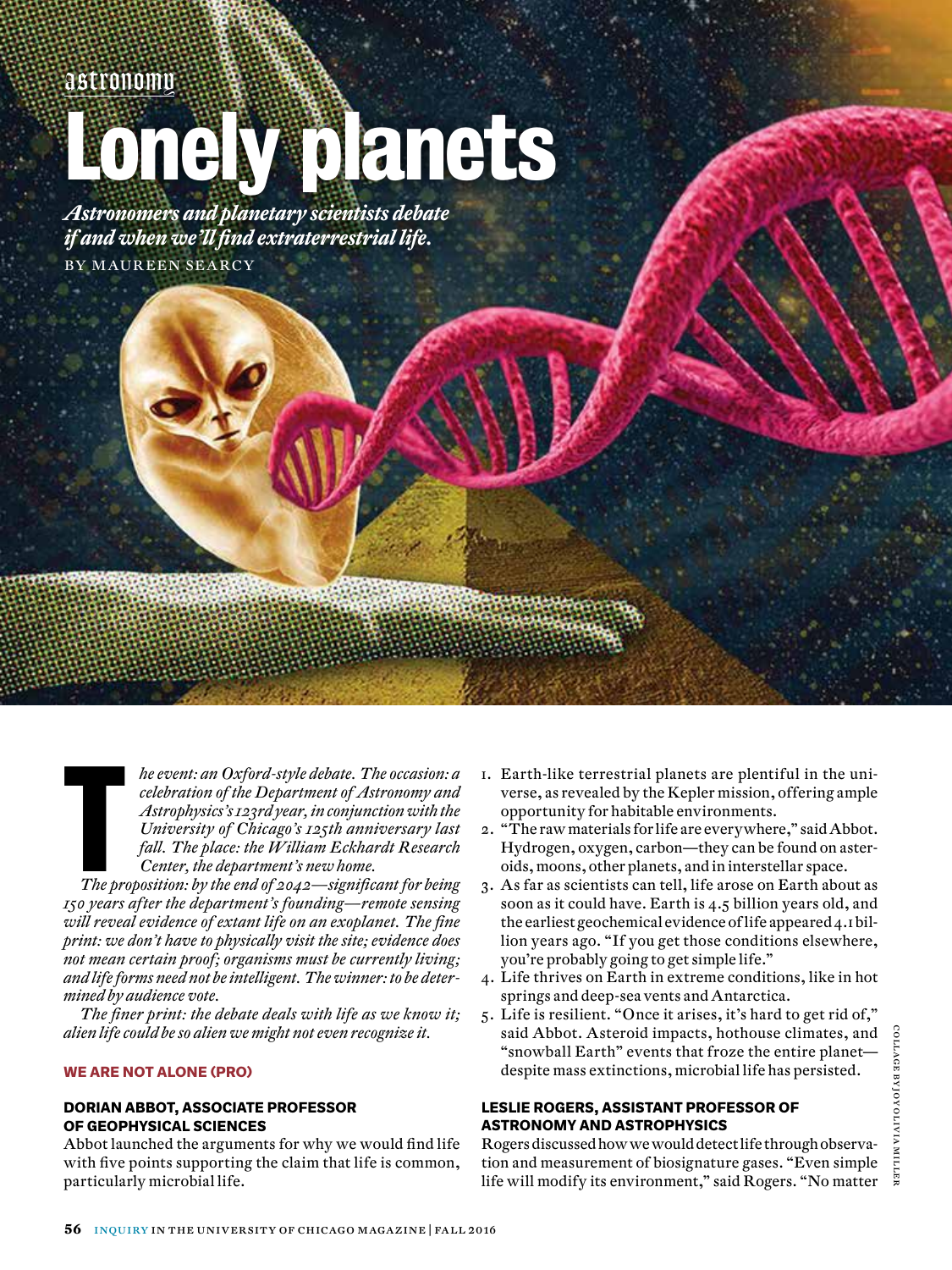

how 'green' these aliens are, they will inevitably pollute." The question is whether that pollution will be detectable and distinguishable as a biosignature rather than from an abiotic process, like volcanic activity.

The key will be finding an ideal biosignature gas to look for. Water, methane, and carbon dioxide all arise from geophysical processes. Astronomers must find a molecule that doesn't exist naturally in a planet's atmosphere, is not created by planetary processes, is not produced or destroyed quickly by interaction with light, and has a strong enough

## NO MATTER HOW "GREEN" THESE ALIENS ARE, THEY WILL INEVITABLY POLLUTE THEIR ENVIRONMENT.

**Are we alone in the universe? The Departments of Astronomy and Astrophysics and Geophysical Sciences consider the likelihood of life's existence beyond Earth and our ability to find it.**

spectral signature to be detected from a great distance. If an alien species were looking for an ideal biosignature from Earth,  $O_2$  or ammonia would fit the bill.

#### **LAURA KREIDBERG, SM'13, PHD'16, NSF GRADUATE RESEARCH FELLOW IN ASTRONOMY AND ASTROPHYSICS (NOW AT HARVARD)**

Kreidberg addressed technology: "The million dollar question is, will we actually be able to detect these biosignatures by 2042? Actually perhaps more likely the 10 billion dollar question." She explained the main technique used to analyze atmospheres, called transmission spectroscopy. When a planet passes in front of its star from our perspective, molecules in its atmosphere absorb light, producing an observable spectrum, from which astronomers can infer the planet's atmospheric composition and temperature.

To detect biosignatures reliably, they'll need more precise measurements, which the James Webb Space Telescope will collect when it launches in 2018. To achieve direct imaging, astronomers need an even more powerful telescope, such as the 12-meter ultraviolet-optical-infrared observatory proposed by the Associated Universities for Research in Astronomy for development in the 2030s. "Then," said Kreidberg, "we'd be in business."

#### **WE ARE ALONE—OR MIGHT AS WELL BE (CON)**

#### **EDWIN KITE, ASSISTANT PROFESSOR OF GEOPHYSICAL SCIENCES**

To kick off the arguments that we won't find evidence of life, Kite considered the likelihood of life arising from chemical reactions. "We all hope that life is widespread in the universe; anything else would seem like a waste of space," said Kite. "But we should vote based on facts, not hopes, and the facts are that the origin of life appears to be very difficult." Scientists have known since Pasteur's 1859 experiment that spontaneous generation doesn't exist, and all efforts to coax life from its necessary components in a laboratory have failed. Nearby planets and moons have had all the prerequisites for life in just the right conditions for millions of years, and still no life has arisen.

The rise of life isn't impossible, Kite noted, because it obviously has happened at least once in the universe. So he laid out two scenarios: life is easy and common (which seems unlikely considering our failed experiments at creating life and nearby observation) or life is rare, spread out across swaths of lifeless space too vast to overcome any time soon. He insisted that the audience shouldn't feel any cognitive dissonance in voting "no." They can still support exoplanet research while acknowledging that it's unlikely to find alien life by 2042.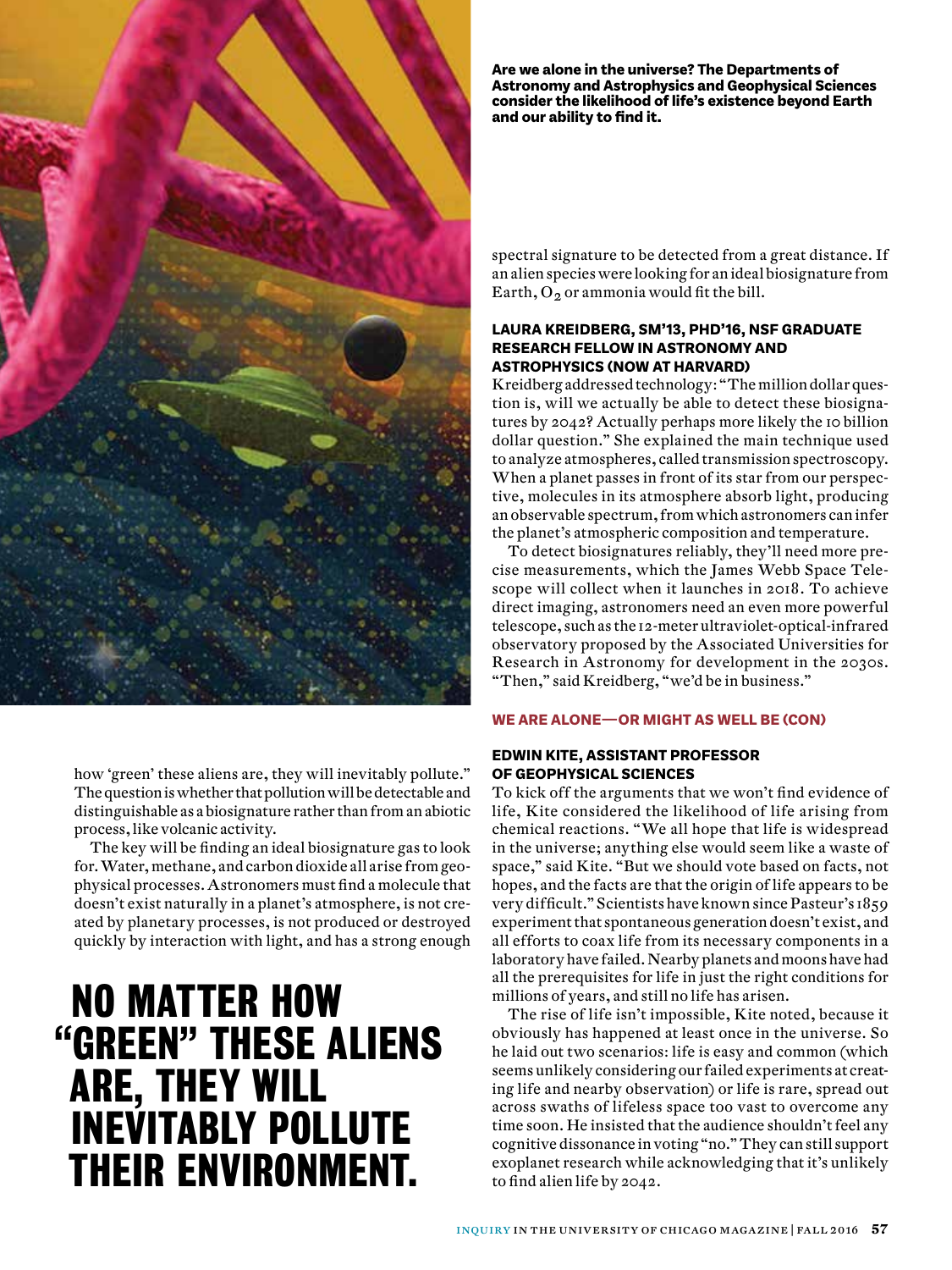

**NASA's Kepler Mission has thus far discovered more than 3,000 exoplanets, including six orbiting a small cool star called Kepler-11 (top). During the debate (lower right), Dorian Abbot argued that Kepler's numerous confirmed terrestrial planets offer plenty of environments for life to arise. Edwin Kite countered that when microbiologist Louis Pasteur, shown in Albert Edelfelt's 1885 painting (lower left), disproved spontaneous generation, we learned that life does not arise easily.**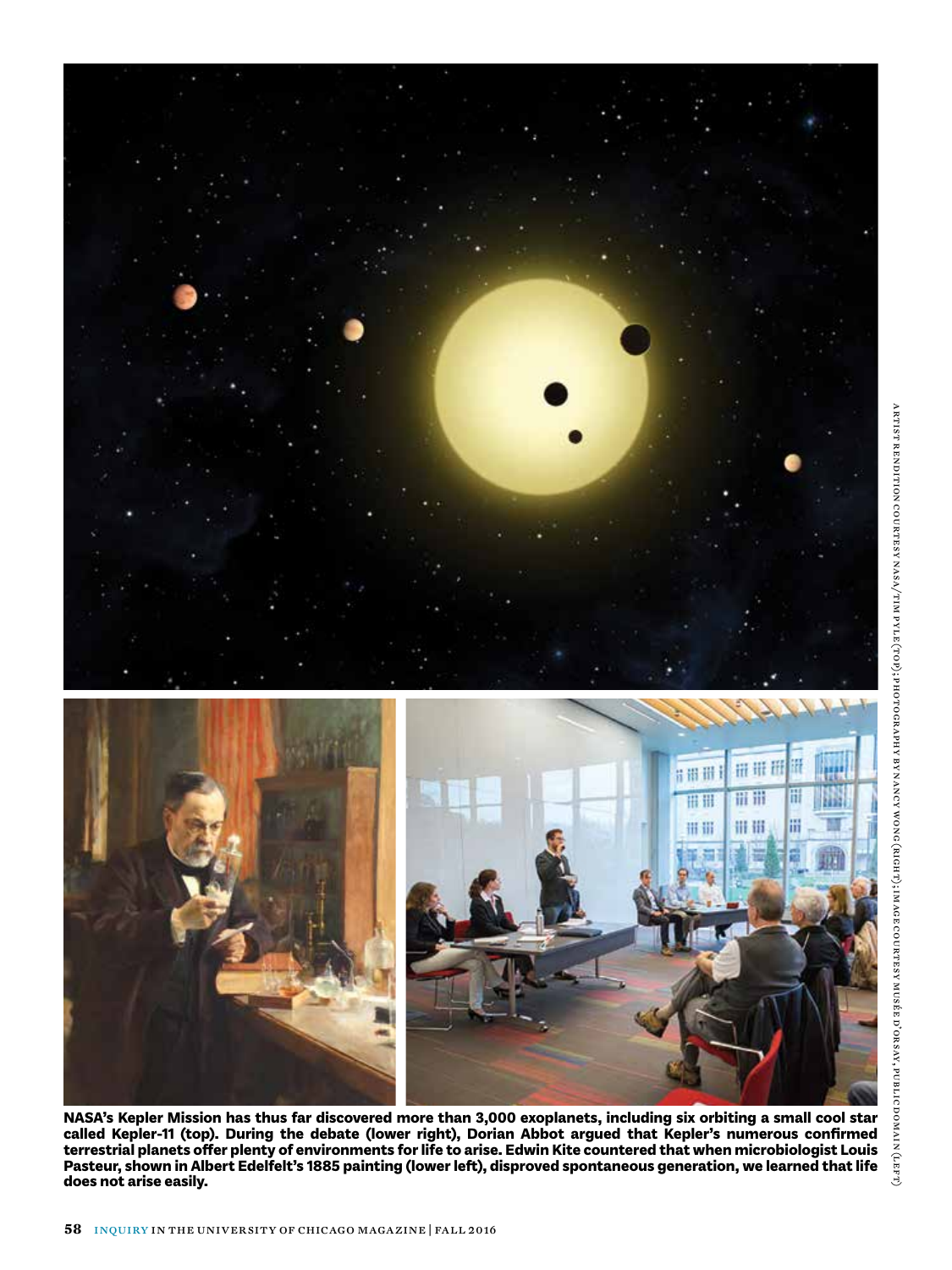#### **DANIEL FABRYCKY, ASSISTANT PROFESSOR OF ASTRONOMY AND ASTROPHYSICS**

Fabrycky's discussion on whether we'll find simple life centered on whether we might find—or be found by—intelligent life. He conjured Fermi's paradox, often mentioned when discussing alien life. Put simply (and perhaps incorrectly): If aliens are out there, where is everybody? Why are we not in contact now, and if they've visited, why are there no artifacts? "In this audience, I don't think I have to defend that proposition—that there are no such artifacts," said Fabrycky. "Not even a measly obelisk on the moon."

Fabrycky pointed out that our solar system has traveled around the galaxy 50 times since it formed, with only the help of gravity. "If you have rockets and intelligence propelling you, you can get around the galaxy much quicker." If aliens were coming, they should be here by now.

For contact to be made, a series of states must be achieved, according to the Drake equation.

- 1. There must be terrestrial planets older than Earth.
- 2. Nonliving molecules must form into living, replicating organisms.
- 3. Life must evolve from simple organisms to complex, intelligent life.
- 4. Intelligent life must develop technology advanced enough to populate the galaxy.

**Robin Hanson**, AM'84, SM'84, a physics-trained economist, proposed the "great filter" argument, Fabrycky noted, that somewhere in that series of states exists an insurmountable obstacle, which is why our galaxy isn't swarming with alien life. But at which stage is the filter?

Kepler has found numerous suitable exoplanets as well as star systems far older than our own, so no problem there. Once step two is passed, where raw materials become life, there would be biosignatures, and the debate's proposition could be true. Fabrycky thinks this is the filter. Humans are in step three, having evolved into intelligent beings via a process well understood and documented (and thus not likely the filter).

## IF YOU HAVE ROCKETS AND INTELLIGENCE PROPELLING YOU, YOU CAN GET AROUND THE GALAXY MUCH QUICKER.

So, in Fabrycky's argument, the filter is either the origin of life or our capacity for interstellar travel. If you believe that we will find evidence of simple life, then you believe that the filter is ahead of us, that neither we nor any other intelligent species will ever leave our solar system. "By voting 'yes' on your post-debate slip, you are dooming humanity. To vote 'yes' to the future of humanity, you must vote 'no' to biosignatures."

#### **JACOB BEAN, ASSISTANT PROFESSOR OF ASTRONOMY AND ASTROPHYSICS**

Closing out the con side, Bean reiterated that any search for life would face technological, scientific, and procedural challenges. But the greatest challenges will be ideological and economic—getting exoplanet researchers to agree on the right strategy and then convincing the broader astronomical community, the public, and the government to buy in. "Science aside, technology aside, my pessimism about human nature suggests that we are not going to pull that off by 2042. It's going to be the money that limits us, not the ability to do the observations or to interpret the measurements."

#### **A BRIEF REBUTTAL**

Abbot rebutted Kite's rare life claim, suggesting that life could have arisen multiple times on Earth but been outcompeted by a more dominant form.

He also suggested that Fabrycky overestimated the ease of evolution, noting it took three billion years to get to our current state. "Intelligent life doesn't seem Darwinianly favorable. Cows are doing fine not building radio telescopes."

Kreidberg pushed back on Bean—who happens to be her adviser and who convinced her to pursue exoplanet research—saying that he discounts tremendous public fascination with the search for alien life and human ingenuity to develop cheaper methods for exploration.

Kite rebutted the use of certain gases as biomarkers: "Oxygen sucks." When light breaks down water, hydrogen escapes into space easily, leaving oxygen to build up, increasing the chance of a false positive.

Bean admitted that he "actually should be sitting on the other side." His argument was more of a challenge to get people on board and "make this happen."

#### **THE VERDICT**

Before the debate, the audience voted 38 for "yes," we will find life, and 33 for "no," we're on our own. Afterward, 38 for "yes," 40 for "no." Astronomy and astrophysics chair **Angela Olinto** joked, "I think we are following the Chicago tradition of voting often," before declaring a tie. ◆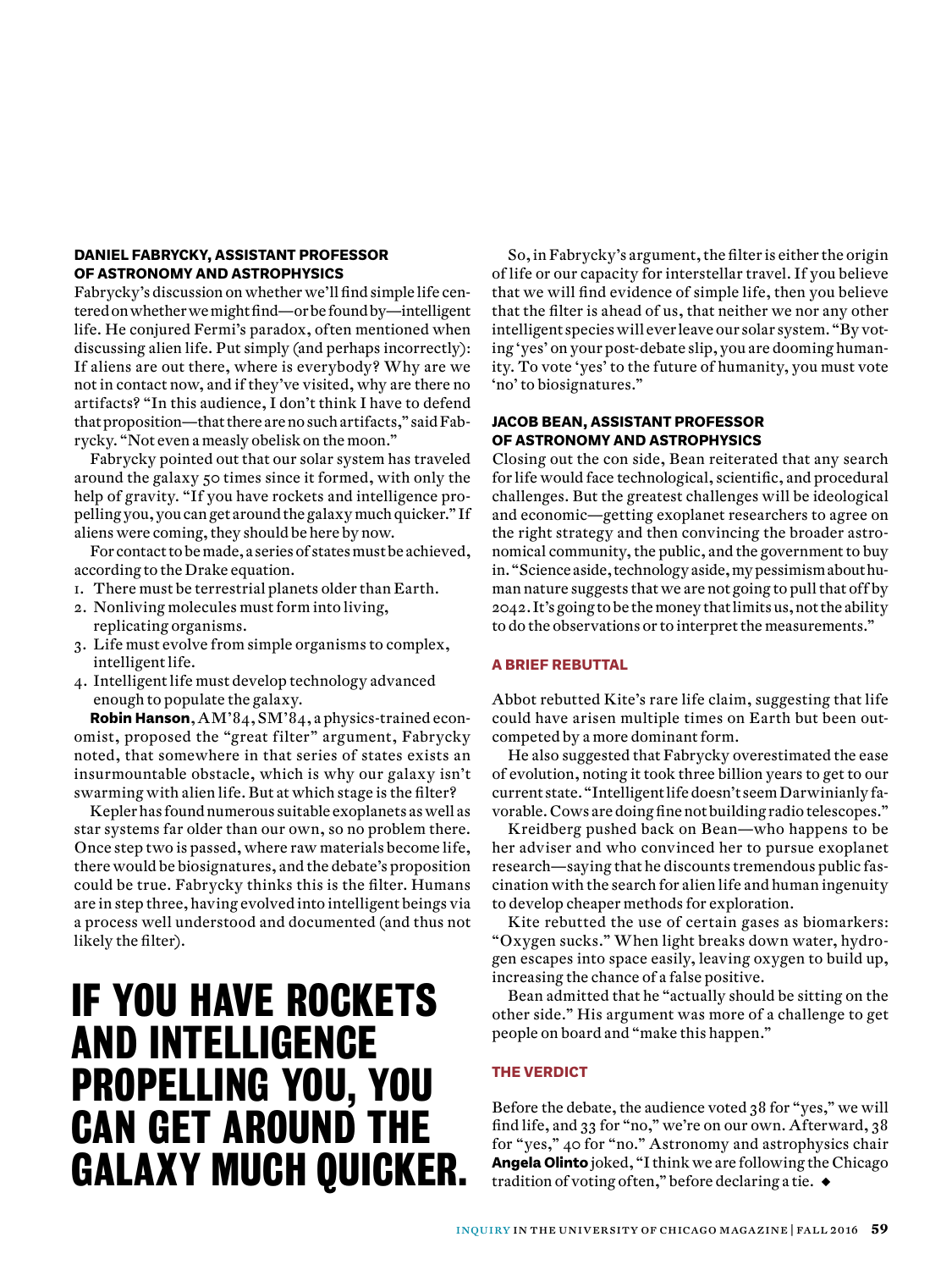

### *profile*

# Change of state

*Former Argonne director; UChicago VP of research, trustee, and now representative on the Giant Magellan Telescope board; physicist; and retiring art school president Walter E. Massey enters a new phase.* **BY MAUREEN SEARCY**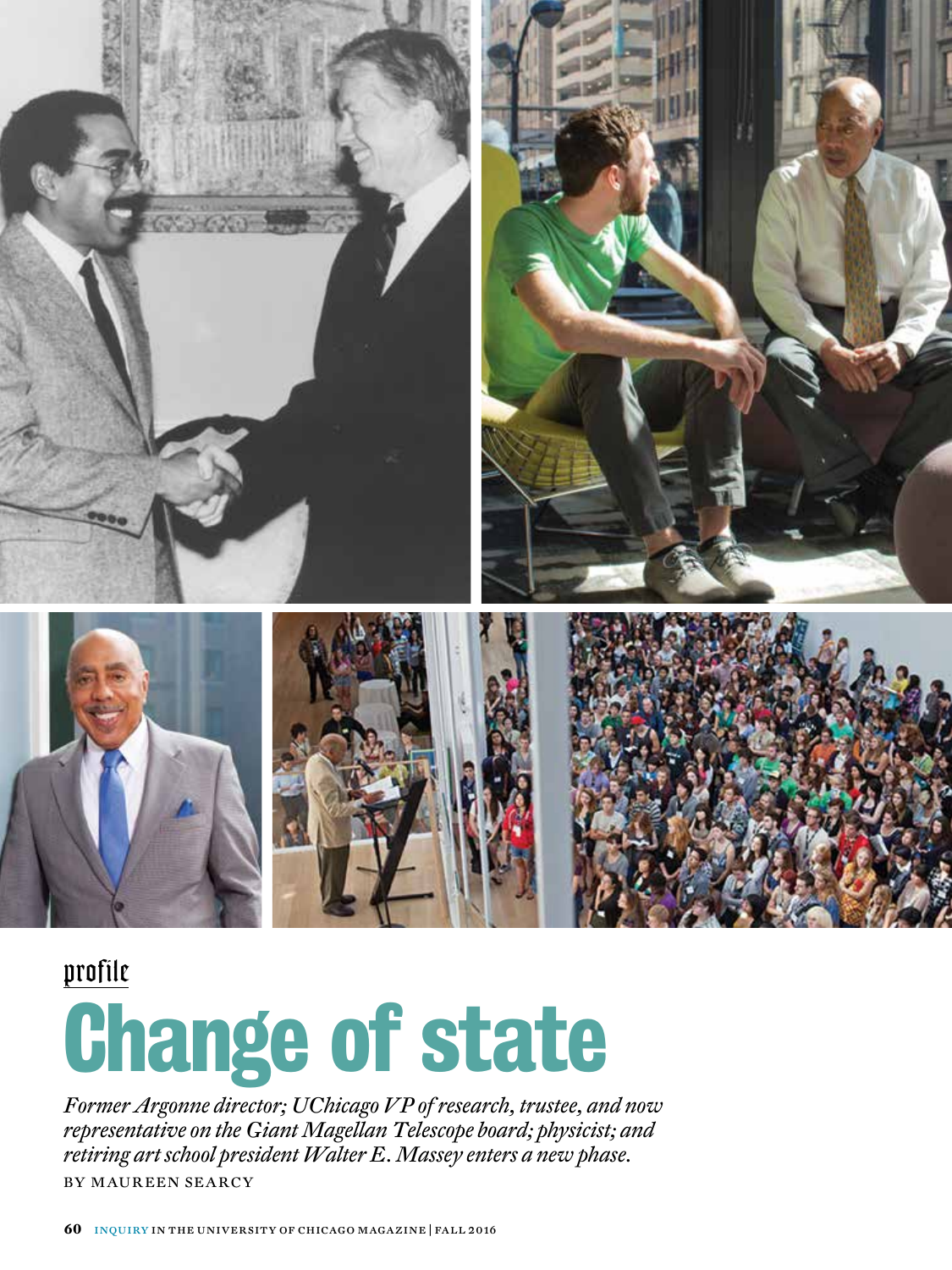**Whether working with heads of state (with president Jimmy Carter in 1980) or art school undergrads (speaking at an SAIC orientation), Walter E. Massey has been a leader, an educator, and a mentor across his diverse career.**

ften the question, "So what's next for you comes at the end of a profile about a notable p<br>son leaving a prominent position. But for **Wal**<br>E. **Massey**, who stepped down as the presid<br>of the School of the Art Institute of C ften the question, "So what's next for you?" comes at the end of a profile about a notable person leaving a prominent position. But for **Walter E. Massey**, who stepped down as the president of the School of the Art Institute of Chicago in June, the end of each career stage has been the

Sitting in his eighth-floor office overlooking Millennium Park, three days before the end of his six-year term, Massey explains that he will remain as SAIC's chancellor, participating in fundraising and outreach efforts. The part-time position grants him more time to participate as UChicago's representative on the board of the Giant Magellan Telescope Organization, a consortium of about a dozen US and international institutions that oversees the construction and management of a super giant telescope in Chile's Las Campanas Observatory. The segmented-mirror telescope, scheduled to be operational by 2022, promises to "if not answer, then shed light—no pun intended—on our biggest questions about the universe," says Massey.

An emeritus trustee of the University since 2008, Massey joined the GMTO board in February, filling the spot vacated by Physical Sciences Division dean Rocky Kolb. Massey, a physicist with extensive advisory board experience—Bank of America, the Mellon Foundation, and the Marine Biological Laboratory, to name a few has been affiliated with UChicago longer than with any other institution.

His wife, Shirley Anne Massey, has been involved with UChicago even longer. She grew up in Hyde Park, and her father was the first black janitor at the Laboratory Schools, says Massey. One son, **Eric Massey**, LAB'89, AB'94, who works in environmental research, has a daughter, Eva, enrolled at Lab. "Our family," Walter Massey says, "is part of the UChicago community."

O orn in Hattiesburg, Mississippi, in 1938, Massey loved math and in the 10th grade was awarded a scholarship to Morehouse College in Atlanta. His parents believed education was essential, and Massey went into theoretical physics in part to rise above the discrimination of his childhood. As he told *Physics Today* in October 1990, "When you're black and you grow up segregated, so much depends on how people think of you. In theoretical physics, no one reading your papers would know if you were black or white. There's no such thing as black physics."

After earning his PhD in physics from Washington University in St. Louis, he joined Argonne National Laboratory as a postdoc. "That was 1966," says Massey. "Fifty years—my god!"

### IN THEORETICAL PHYSICS, NO ONE READING YOUR PAPERS WOULD KNOW IF YOU WERE BLACK OR WHITE.

Starting in graduate school, Massey studied theoretical condensed matter physics—the study of solid-, liquid-, and plasma-state matter and the physical properties of each focusing on the application of quantum theory to helium.

At Washington University and later as an assistant professor at the University of Illinois at Urbana-Champaign (UIUC) and a professor at Brown University, he studied superfluidity of liquid helium, which exhibits unusual properties such as frictionless flow and the apparent ability to defy gravity at extremely low temperatures.

While continuing the solitary endeavor of his research, Massey also turned his attention to broader interests, motivated by the 1960s civil rights movement to engage with society. He became a founding trustee of the Illinois Mathematics and Science Academy, a public high school for students interested in a science or math career. While at Brown he developed a program to educate future teachers for inner city schools and also served as dean of the college.

In 1979 Massey returned to Argonne—this time as director and UChicago professor of physics—now in a position to drive scientific discovery on a broader scale. Under Massey's leadership Argonne developed a new technology for nuclear reactors, the Liquid Metal Reactor, which, he says, "may in fact be one of the technologies that comes back if nuclear power has a resurgence." (He hopes it does.) The lab also developed what ultimately became the Advanced Photon Source, which provides ultra-bright, high-energy x-ray beams for research in almost all scientific disciplines.

In 1983 Massey was appointed UChicago's vice president of research, cofounding and chairing the Argonne-Chicago Development Corporation—one of the first organizations in the country designed to commercialize academic research. The predecessor to such entities as UChicagoTech and the Polsky Center for Entrepreneurship and Innovation, ARCH "was unique and interesting," Massey says, "in that it involved Argonne scientists and engineers, UChicago faculty from both science and business, graduate students, and trustees."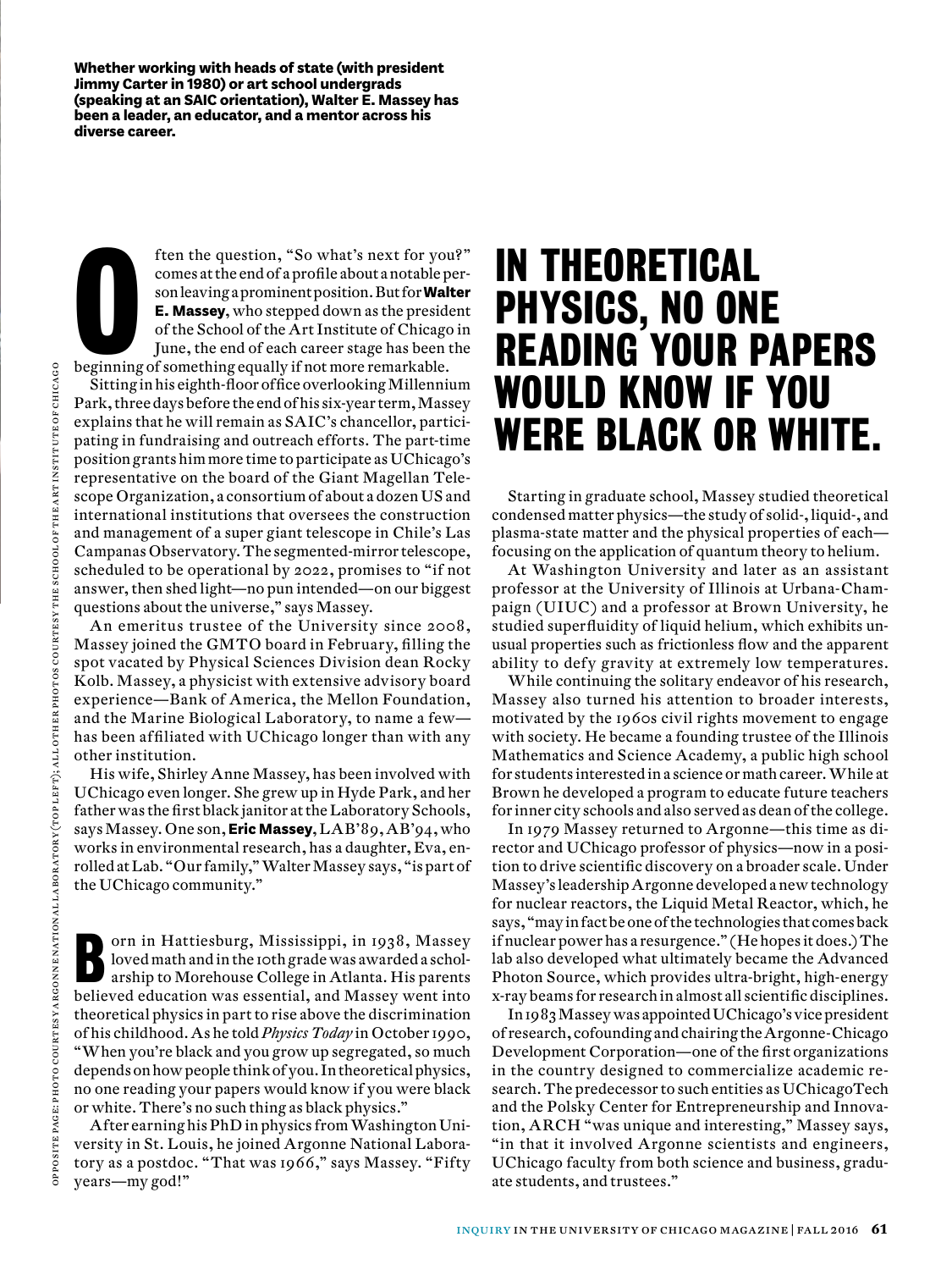"Back then the climate was not conducive to commercialization," he says, noting that ARCH was formed not long after the 1980 passage of the Bayh-Dole Act, which granted universities and businesses exclusive control over government-funded inventions. "Now it's taken for granted. Potential for commercialization is just part of young faculty's career paths."

Application not only connects the University to the world outside, he says, but also demonstrates that governmental investment in science and technology benefits the country's economy. Well versed in how the government thinks about funding science, in 1991 Massey, a Democrat, was appointed by George H. W. Bush to be director of the National Science Foundation. He also served on the President's Council of Advisors on Science and Technology for both George H. W. and George W. Bush.

While leading the NSF, Massey helped persuade Congress to fund what, in 1992, was the NSF's single largest investment to date: the Laser Interferometer Gravitational-Wave Observatory. Designed to detect the gravitational waves predicted by Albert Einstein as part of his general theory of relativity, LIGO was a tough sell. Much of the astronomy community was opposed to it, arguing such waves couldn't be detected by available—or even proposed technology. Massey and LIGO's leaders argued that both the science and technology that came from LIGO would benefit research beyond the search for gravitational waves.

It took 25 years, but LIGO finally detected the waves in September 2015 and again in December. Though he had been certain the project was a solid investment, Massey was still "dumbfounded" when he heard the news: "It's one of those things—you wonder if it'll ever happen."

lifelong advocate for science, Massey has also advocated for scientists themselves, in particular pushing for greater gender and racial equality in science, technology, engineering, and mathematical (STEM) fields. He believes one path to parity is mentorship, having benefited so greatly himself from mentors.

The only physics major in his class at Morehouse, he was mentored by Sabinus H. Christensen, a white professor at the historically black college who, says Massey, inspired a good proportion of black physicists to earn their doctorates—still a tiny percentage then. In a June 1992 article about Massey, *Scientific American* cites NSF data showing only 340 black PhDs in science and engineering out of 14,776 total in 1990. In that same article, Massey half jokingly says he used to give speeches urging universities to double their number of black PhDs, but because many had none, he changed his recommendation to "double plus one."



**At UChicago's Hack Arts Lab, SAIC MFA candidate Keeley Haftner uses a filament extruder.**

A cofounder of the National Society of Black Physicists, Massey has long worked to encourage women and underrepresented minorities in STEM, founding outreach groups at UIUC and Brown, and later as provost and vice president of academic affairs at the University of California and then as president of his alma mater, Morehouse.

Over his career he's seen "tremendous" progress, Massey says, "but still not enough." While women have made great strides in representation, particularly in the biological sciences, "there's still a great need to push these issues and provide funding, especially for African Americans and Hispanics." While the number of PhDs in STEM has increased a staggering 5,333 percent since 1990, from roughly 15,000 to 800,000, the percentage of those who are black increased only a fraction—from 2.3 to 3 percent, according to the NSF's 2013 survey. (By comparison, the Census Bureau estimates the US population to be 13.3 percent black or African American.)

So how do we improve those numbers? "It always comes back to high school," says Massey. "We need to build the pool and then provide financial support for bright young students in college interested in pursuing these fields. We also need to make a better case that STEM can be as economically attractive as other careers." The transition from undergraduate to graduate study is another hurdle. "That's where financial aid and scholarship funds become crucial." And Massey believes in providing mentors to students from underrepresented groups who may face a dearth of role models—to show what they too can achieve.

n 2010 Massey was appointed president of the School<br>of the Art Institute of Chicago, initially on an interim<br>basis and not without some controversy in the local art<br>are a vector of the school of a vector with the compact n 2010 Massey was appointed president of the School of the Art Institute of Chicago, initially on an interim scene, where skeptics raised an eyebrow at his corporate background. Yet he proved a successful choice, overseeing construction of the Leroy Neiman Center, the first ever student center at the school; launching programs to better engage the school with the city; and starting a \$50 million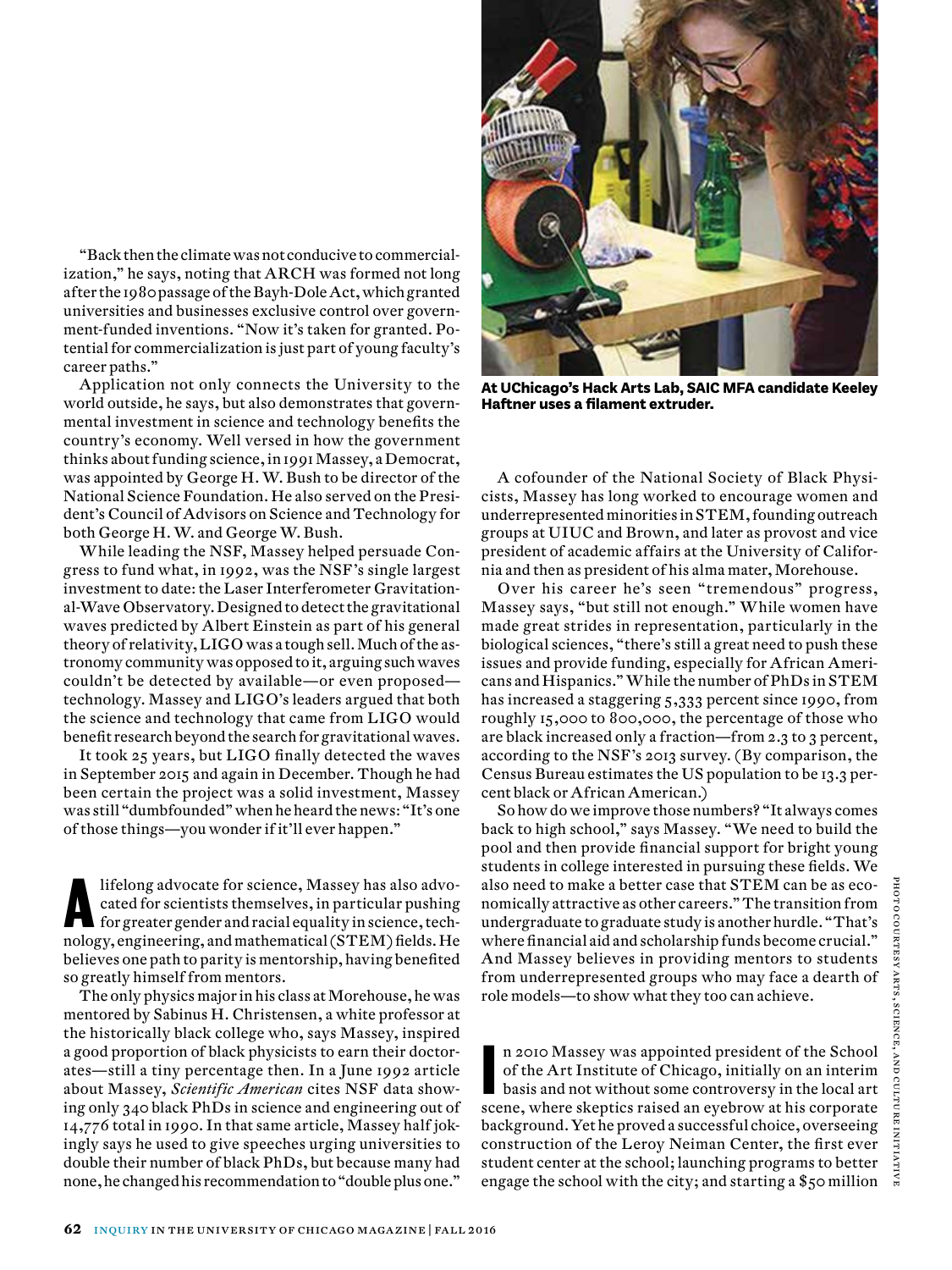

**Massey, who believes in the interconnectedness of art and science and supports collaborative programs between UChicago and SAIC, joins students in SAIC's Science Lab.**

fundraising campaign for student scholarships and faculty chairs. During his tenure the school's programs consistently ranked in the top four nationally.

Massey enjoyed the shift to the art and design world. Surrounded by artists and designers, he and his wife say they felt more present, more aware of their surroundings. "It adds so much richness to your life."

His experience as a scientist is not so incongruous with his post as president of SAIC, he explained while accepting the Illinois Humanities Council's 2016 Public Humanities Award, which honored his efforts in developing creativity in young people, increasing access to education, and strengthening the ties between humanities and the sciences.

In that speech, he also quoted Carlo Rovelli, an Italian theoretical physicist whose 2015 book *Seven Brief Lessons on Physics* describes the work of science: "Science begins with a vision. Scientific thought is fed by the capacity to 'see' things differently than they have previously been seen."

Back in his SAIC office, he conjures this concept of vision again while explaining the similarities between the artistic and scientific communities. Curiosity and the ability to look beyond and challenge what's accepted—scientists and artists both engage in this form of re-vision to solve seemingly unsolvable problems or to express an idea in a novel way. "Both communities in the very best circumstances have a tolerance for ambiguity. They may not have the right solution, but they see their way forward."

This isn't just lip service—a pat response prepared for the numerous journalists who ask about his background in science and how it relates to art. He backs it up by supporting programs at SAIC, such as Conversations on Art and Science, visiting scientists, and collaborations among art and science students. For the past two years, UChicago's Art, Science, and Culture Initiative Graduate Collaboration Grants have paired UChicago science students with SAIC art students for interdisciplinary research.

One collaboration in the 2015–16 cycle paired Keeley Haftner, an Art Institute MFA candidate in fiber and material studies, with UChicago biophysics PhD candidate

Will McFadden. Their project, Filament Findings, explored 3-D printing and cytoskeletal structures, focusing on organic and inorganic materials.

"It's gratifying that we've come to the point of doing substantive collaborative work," says Massey, rather than artists simply illustrating scientific results. "Each side seems to be learning from the other, gaining skills from each other to help solve their own problems."

s Massey vacates the presidency, new SAIC president<br>Elissa Tenny will continue those initiatives, and he<br>will assist her and the board in any way "she sees fit,"<br>he says with a smile. Which brings us back the question: s Massey vacates the presidency, new SAIC president Elissa Tenny will continue those initiatives, and he will assist her and the board in any way "she sees fit," what *is* next for Walter Massey?

He laughs at the notion of "getting back into science." He won't be doing science—"it's way beyond that" for him. But he's active in the science community and looks forward to spending more time learning about UChicago's ongoing research. And his responsibilities to the Giant Magellan Telescope Organization board take time.

He's excited by what the telescope might find: "At the last meeting of the board, we discussed the possibility of detecting oxygen on exoplanets." That could be an indicator of life. The telescope could also aid discoveries regarding dark matter, dark energy, and black holes. "But one of the most exciting possibilities—and likelihoods—is that none of the above will be the most interesting thing," says Massey. "If the only thing you learn confirms something you predicted, that would be great, but that wouldn't be nearly as exciting as unearthing—or unplanetarizing things you never suspected."

In his last annual report before stepping down as SAIC president, Massey wrote about such scientific discoveries and his own evolving career: "As a physicist, leading a school of art and design has certainly been a learning experience, but as Nobel laureate Richard Feynman once wrote: 'In order to make progress, one must leave the door to the unknown ajar.'" ◆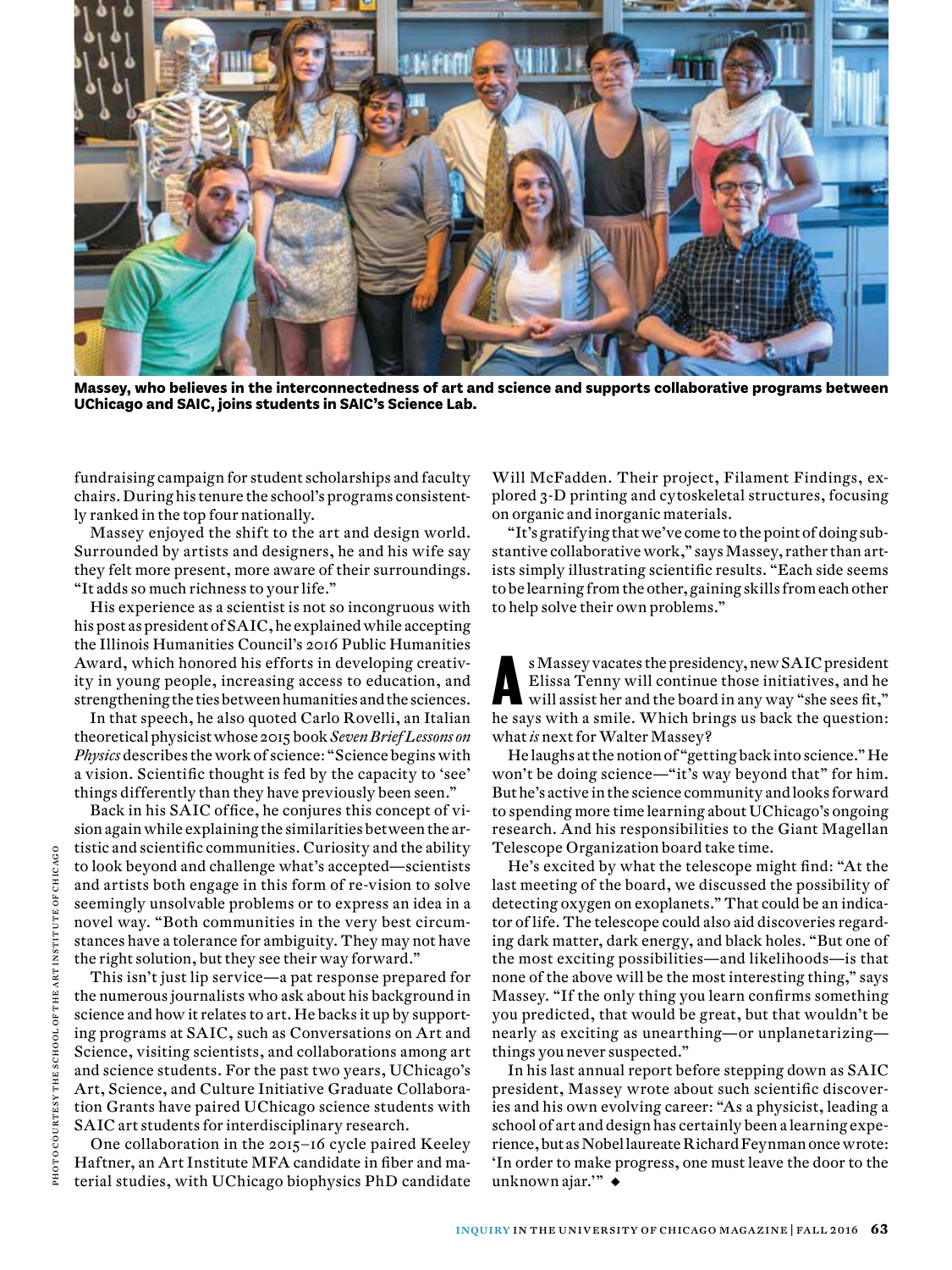*history*

## A pattern progress

*How an automated loom inspired the earliest computer inventors.* **BY MAUREEN SEARCY** 

n 1801 French weaver and inventor Joseph Marie Jacquard debuted a "programmable" automated loom\* at<br>an industrial exhibition in Paris. What became known<br>as the Jacquard loom was actually an attachment controlled n 1801 French weaver and inventor Joseph Marie Jac quard debuted a "programmable" automated loom\* at an industrial exhibition in Paris. What became known by a chain of punch cards, in which one complete card dic tated one row of a pattern. A hook and its corresponding thread were raised or lowered depending on the code, cre ating intricate patterns that could be quickly replicated by a single weaver. Traditional looms required a weaver and an assistant.

The Jacquard loom was one of many automation advance ments that marked the Industrial Revolution, transforming the European textile industry. It also set the stage for the invention of computer technology, as noted by School of the Art Institute MFA student Dylan Fish and UChicago mathematics PhD candidate **Daniel Johnstone**, SM'13, during their May collaboration grant presentation, which explored computational concepts through cloth production.

In the early 19th century, English mathematician Charles Babbage designed a calculating machine—the Difference

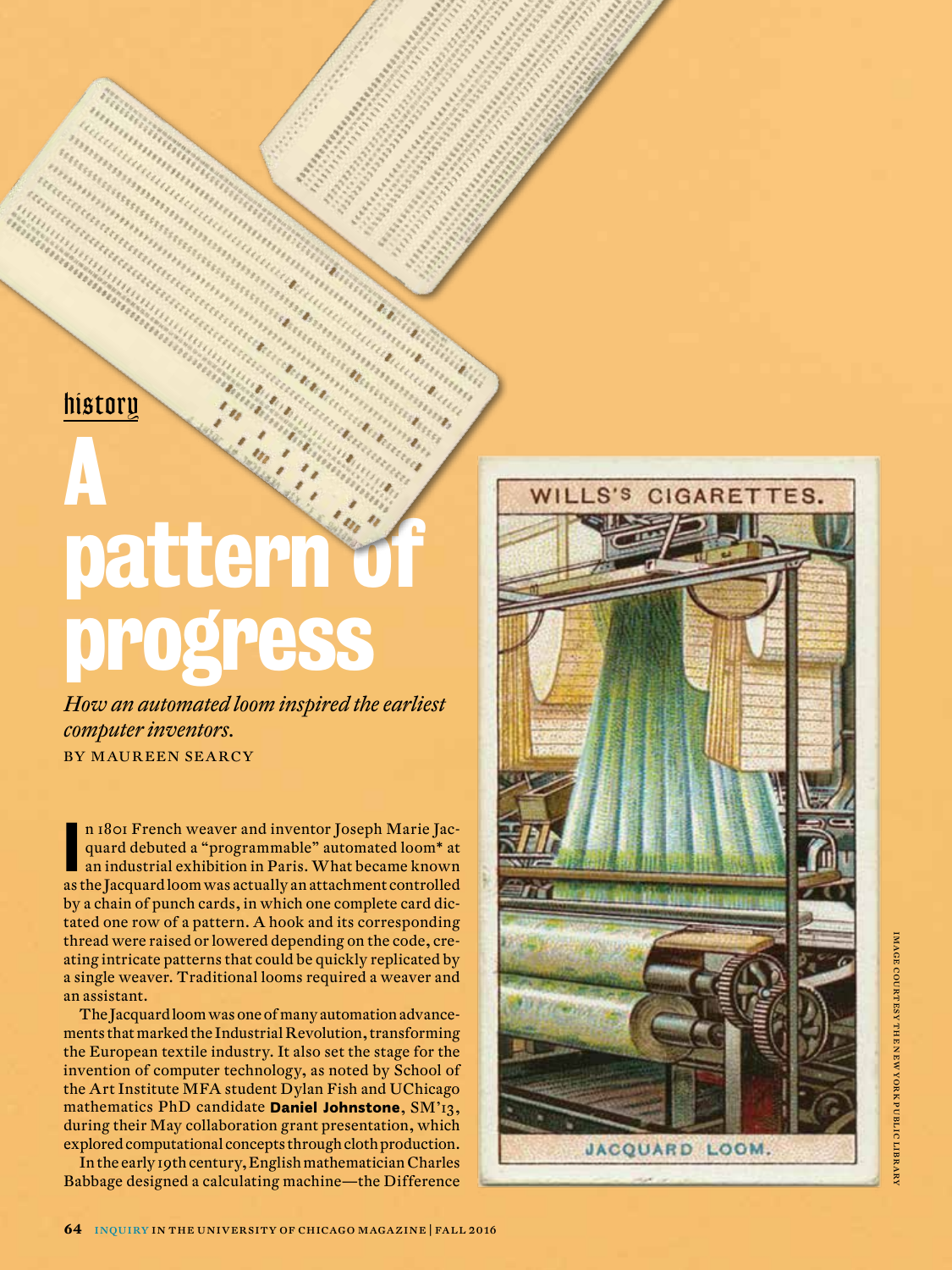

**The Jacquard loom and its punch-card design (left) laid the foundation for computer technology, such as Alan Turing's Pilot ACE (above), completed at National Physical Laboratory in 1951 and in operation for about five years.**

Engine. But it was his follow-up design, the 1834 Analytical Engine—based on Jacquard's punch cards—that introduced computer programming.

Never built in his lifetime, his engines laid the foundation for general-purpose computers, largely thanks to the English poet Lord Byron's daughter, Ada Lovelace. She had mathematical training and helped popularize the idea that Babbage's Analytical Engine could perform step-bystep calculations (programs) and move beyond numbers to manipulate symbols using rules.

Also inspired by Jacquard's punch cards was US Census Bureau staff member Herman Hollerith, who was looking for a more efficient way to assess the country's population. In 1884 he filed a patent for a device that rapidly read information encoded in holes punched on paper, which reduced the census process from eight years to one. Hollerith founded the Tabulating Machine Company, which eventually became IBM.

Fast forward to 1951, when the UK's National Physical Laboratory completed the Pilot ACE (Automatic Computing Engine), a general-purpose computer based on English mathematician Alan Turing's design. The Pilot ACE used Hollerith 80-column punch-card input and output equipment, with the input device running at 200 cards per minute and the output device at 100 cards per minute.

Today's computers no longer use punch cards, having evolved in leaps and bounds. "As the exponential curve on one technology's advancement dies out," says **Michael Franklin**, the Liew Family Chair of Computer Science, "another technology takes over."

With the exploration of quantum computing, tomorrow's computer technology likely won't even be constrained by the laws of classical physics. And it all started with an ambitious weaver.

*\* Jacquard's was not the first automated loom—just the first to be successfully adopted by the textile industry. The first loom using a punched-paper technique was designed around 1750 by French engineer Jacques de Vaucanson, who is also credited with inventing the world's first robots.*